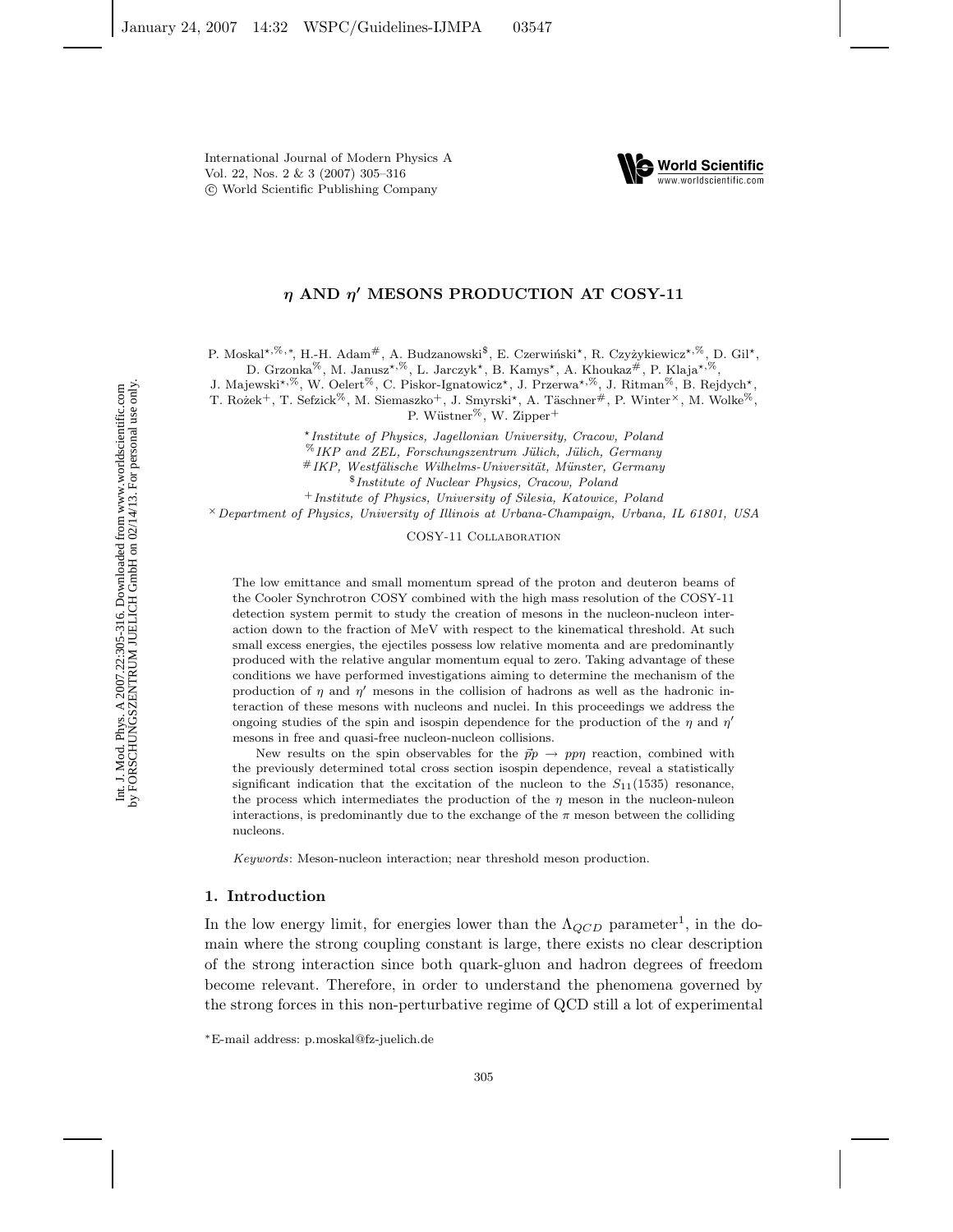and theoretical effort is required. In this energy regime, investigations of the production and decay of hadrons (objects owing their existence to the strong forces), deliver information needed to deepen our knowledge about the strongly coupled QCD, where the perturbative approach is not possible.

Here we will focus on the studies of the production of the  $\eta$  and  $\eta'$  mesons emphasising such aspects like the production mechanism of these mesons and their interaction with nucleons. We will stress mainly results obtained at the COSY-11 facility<sup>2</sup> operating at the cooler synchrotron  $COSY<sup>3</sup>$ . Yet, whenever it will be possible, investigations of the COSY-11 group will be presented in the broader context together with the relevant data obtained at other facilities. We hope to be able to demonstrate that, although there are always many possible interpretations of the determined observables, the combination of the energy dependence of the total cross section with its differential distribution and its spin and isospin dependencies, gathered during the decade of measurements, permit now conclusive statements about the studied phenomena.

#### **2. Advantages of Threshold Kinematics**

The COSY-11 facility is designed for studies of the mesons and hyperons production in the nucleon-nucleon, nucleon-deuteron, and deuteron-deuteron collisions near the kinematical threshold. For the details concerning the detection system<sup>2,5</sup> as well as the methods of particle identification<sup>4</sup>, absolute normalisation<sup>6</sup> or multidimensional acceptance corrections<sup>7</sup> the interested reader is referred to the quoted publications. where the facility was described in a comprehensive way.

Exactly at the reaction threshold all ejectiles are at rest in the center of mass system. Therefore, in the case of the fixed target experiments, due to the momentum conservation, outgoing particles are confined in the laboratory in a small cone centered around the beam line and can be detected by means of relatively small detectors. In practice, it means that a full space phase coverage can be achieved even when using magnetic spectrometers which are usually limited by a small geometrical acceptance. This feature allows to combine a precise momentum reconstruction of the outgoing particles with an effectively large detection efficiency.

In the case of the studies of short-lived mesons, measured indirectly via the missing mass technique a very important advantage is that the missing mass resolution due to the uncertainties of the reconstruction of the ejectiles' momenta tends to zero at threshold. In addition, the smearing of the missing mass distribution caused by the beam momentum spread is also narrowing with decreasing beam momentum and it reaches its minimum at threshold<sup>8</sup>. We demonstrated empirically that the missing mass resolution is approximately proportional to the square root of the excess energy<sup>9</sup>. Hence, we can benefit thoroughly from the threshold kinematics as far as the acceptance, resolution of the missing mass reconstruction as well as a signal-to-background ratio are concerned. Recently at COSY by means of the  $GEM^{10}$  setup the mass of the  $\eta$  meson was determined with precision<sup>11</sup>, and in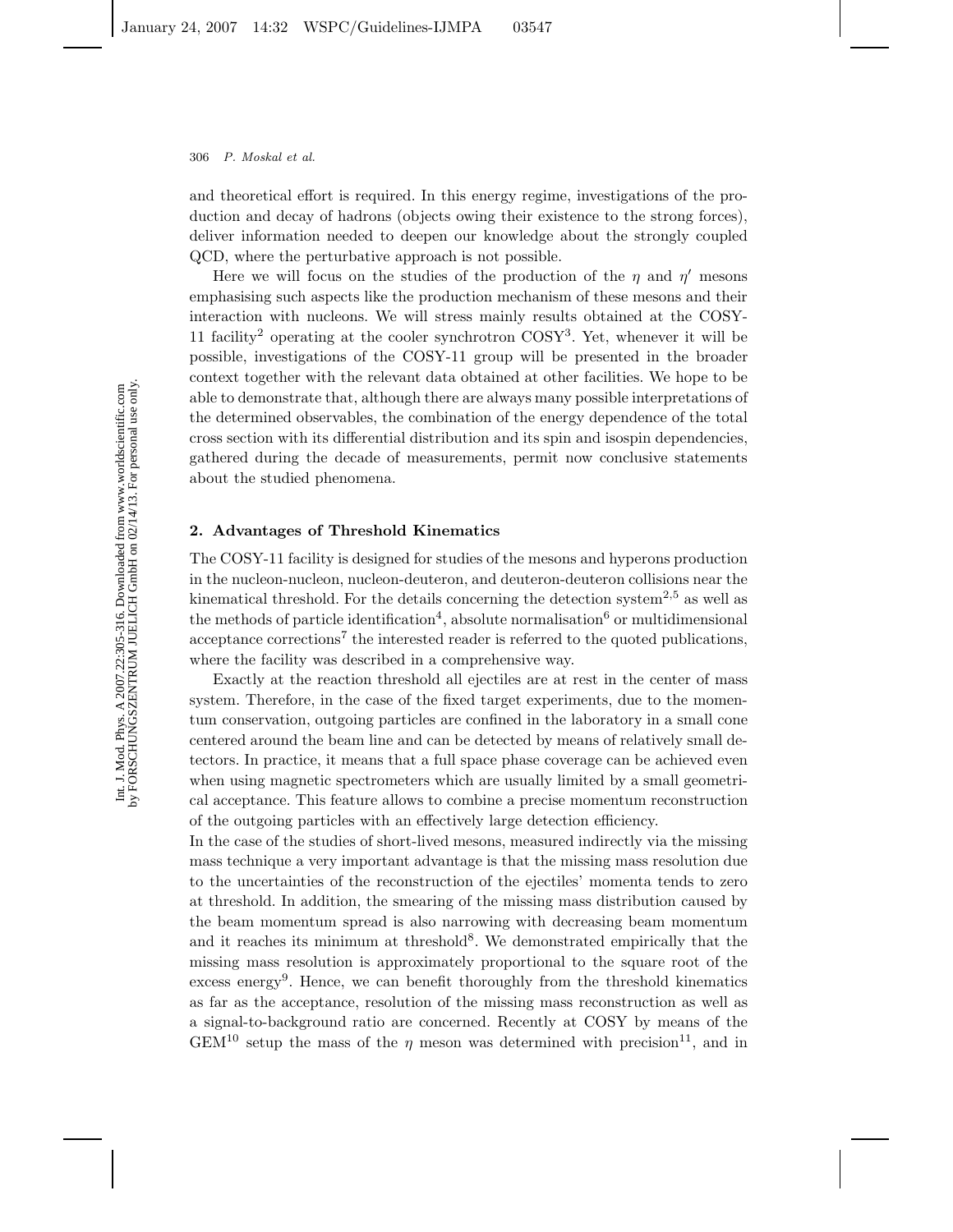

Fig. 1. **Left:** Schematic view of the  $pp \to pp\eta'$  process at threshold. **Right:** The <sup>1</sup>S<sub>0</sub> and <sup>3</sup>P<sub>0</sub> phase chifts of the nucleon pucker potential shown versus the contra of mass kinetic energy avail phase-shifts of the nucleon-nucleon potential shown versus the centre-of-mass kinetic energy available in the proton-proton system. The values have been extracted from the SAID data base<sup>12</sup>.

the near future, taking advantage of the threshold kinematics, using the developed monitoring methods<sup>6</sup> and the stochastically cooled proton beam of COSY we will use the COSY-11 setup to measure directly the natural width of the *η* meson with an experimental resolution of about  $0.2 \text{ MeV}^8$ . On the theoretical side the most crucial facilitation and attractiveness when interpreting meson production at the vicinity of the threshold is the fact that the relative angular momenta larger than  $l = 0$  play no role due to the short range of the strong interaction and small relative momenta of the produced particles. Due to the conservation laws and the Pauli excluding principle for many reactions there is only one possible angular momentum and spin orientation for the incoming and outgoing particles<sup>a</sup>. Thus, the production of neutral mesons with negative parity – as pseudoscalar or vector mesons – may proceed in the proton-proton collision near threshold only via the transition between  ${}^{3}P_{0}$  and  ${}^{1}S_{0}$ s partial waves. This means that only the collision of protons with relative angular momentum equal to  $1\hbar$  may lead to the production of such mesons. A situation which is pictorially demonstrated in Figure 1 (left).

Thus, basing on general conservation rules one can deduce that in the case of *η* and  $\eta'$  production in proton-proton collisions the dominant transition is the one between  ${}^{3}P_{0}$  and  ${}^{1}S_{0}$  partial waves. Before coming to the experimental results let us still examine phase-shifts of the nucleon-nucleon potential (see Fig. 1 right) for

<sup>&</sup>lt;sup>a</sup> The Pauli principle for the nucleon-nucleon system implies that  $(-1)^{L+S+T} = -1$ , where L, S, and T denote angular momentum, spin, and isospin of the nucleon pair, respectively. For the  $NN \rightarrow NNX$  reaction the conservation of the basic quantum numbers requires<sup>13</sup> that  $(-1)^{(\Delta S + \Delta T)} = \pi_X (-1)^l$ , where  $\pi_X$  describes the intrinsic parity of meson X,  $\Delta S$  denotes the change in the spin, and  $\Delta T$  in isospin, between the initial and final NN systems. For more circumstantial discussion on the partial waves contribution in the production of various mesons in the collisions of nucleons an interested reader is referred to Refs. 14, 15, 13.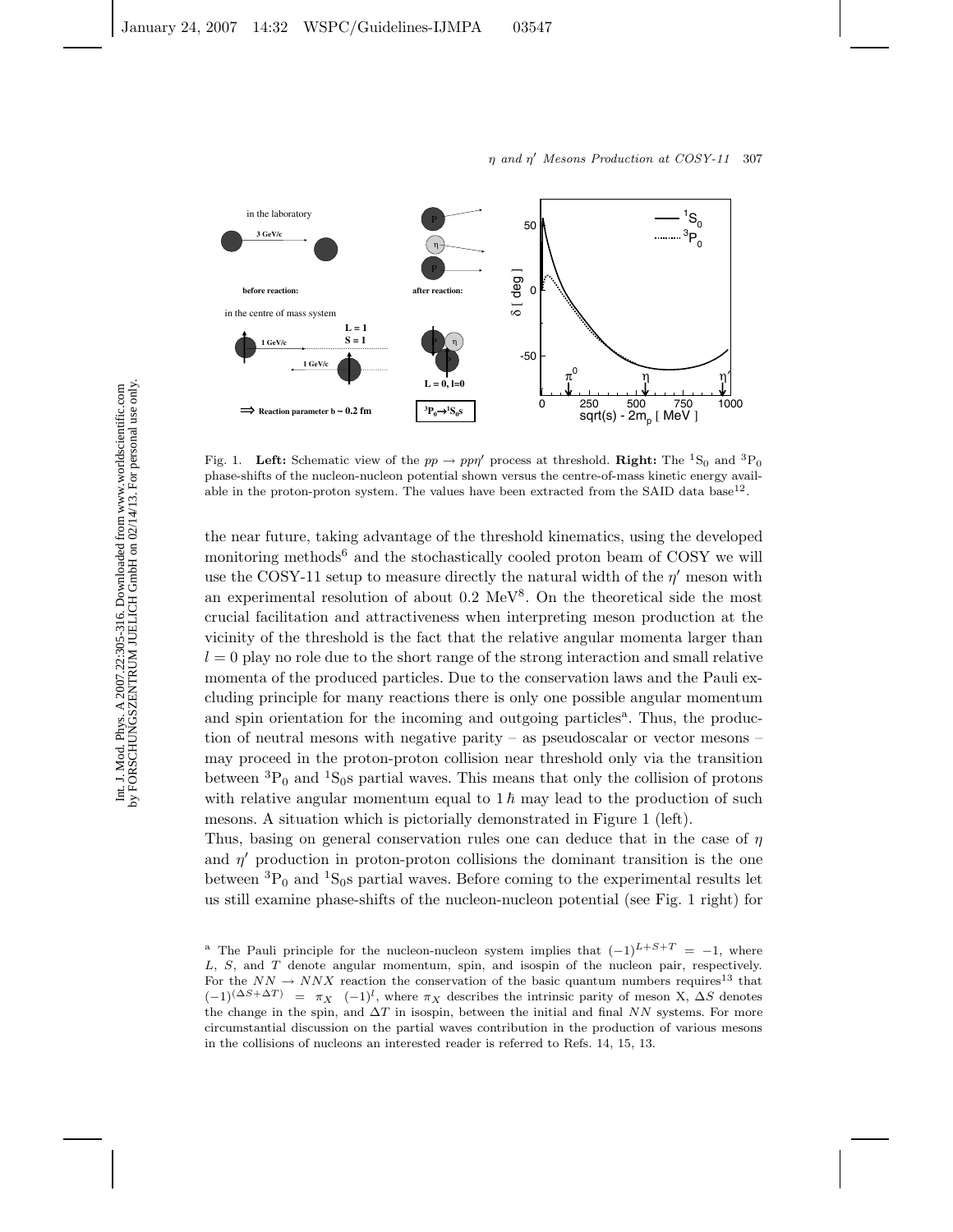the partial waves involved in the production process. The  ${}^{3}P_{0}$  phase-shift variation in the vicinity of the threshold for mesons heavier than  $\pi^0$  is very weak, and hence we expect that the interaction of nucleons before the act of a primary production will not introduce a significant energy dependence to the cross section excitation function<sup>b</sup>.

Due to the large momentum transfer between colliding protons needed to create a meson, the primary production amplitude is also only weakly energy dependent in the excess energy range of a few tens of MeV. Directly at threshold, where all ejectiles are at rest in the centre-of-mass frame, the momentum transfer is equal to the centre-of-mass momentum of the interacting nucleons. In the case of the *η* meson production it is equal to about 1 GeV/c  $\approx 5 \text{ fm}^{-1}$ , which according to the Heisenberg uncertainty relation implies a distance of about 0.2 fm probed by the  $NN \rightarrow NN\eta'$  reaction at threshold. In contrast, the typical range of the strong nucleon-nucleon interaction at low energies determined by the pion exchange may exceed a distance of a few femtometers and hence is by one order of magnitude larger than the spatial size of the range where the production occurs. Thus, in analogy to the Watson-Migdal approximation for two-body processes<sup>16</sup> the complete transition matrix element of the production process may be factorized into the total short range production amplitude  $(M_0)$ , and the interaction among particles in the exit  $(M_{FSI})$  and initial  $(F_{ISI})$  channels. In contrary to the weak energy dependence of  $M_0$  and  $F_{ISI}$  we expect a strong variation of  $M_{FSI}$  when the excess energy changes by tens of MeV. This is due to the rapid changes of the phase-shifts for the  ${}^{1}S_{0}$ s partial wave as it is demonstrated in Fig. 1 (right). Therefore, near threshold, the shape of excitation functions for the total cross section for meson production in the collision of nucleons will be predominantly due to the final state interaction between outgoing nucleons convoluted with the variation with energy of the phase space volume available for the reaction.

## **3. Signals from Final State Interaction**

Now we can confront results of considerations carried out in the previous section with the experimental data. Figure 2 presents a total cross section for the  $pp \rightarrow pp\eta'$  reaction as a function of the excess energy. The solid line superimposed on the data indicates calculations of the total cross section performed employing factorisation of the total production matrix element  $|M_{pp\rightarrow ppX}|$  into the short range primary amplitude  $|M_0|$  and the initial and final state interaction  $|M_{pp\to ppX}|^2 \approx |M_{FSI}|^2 \cdot |M_0|^2 \cdot F_{ISI}$ . The proton-proton FSI effects have been taken

 $<sup>b</sup>$  Authors of Ref. 17 have demonstrated that the reduction factor due to the influence of the NN</sup> initial state interaction (ISI) can be estimated from the phase-shifts and inelasticities only. At the threshold for  $\pi$  meson production ISI makes almost no distortion since the reduction factor is close to unity. This is because at this energy the inelasticity is still nearly 1 and the  ${}^{3}P_{0}$  phase-shift is close to zero (see Fig. 1 right). However, at the  $\eta$  threshold, where the phase-shift approaches its minimum, the proton-proton ISI diminishes the total cross section already by a factor of five.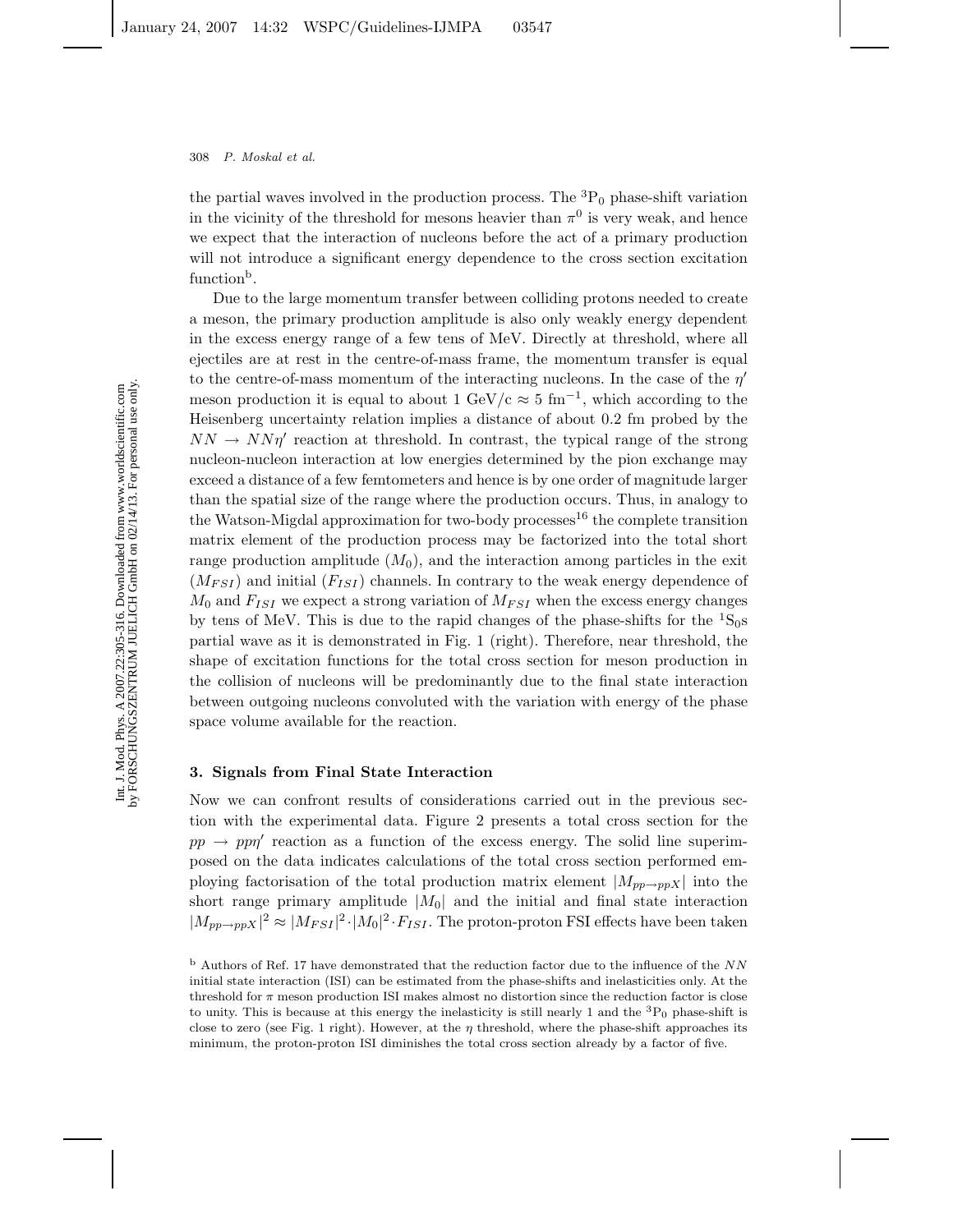

Fig. 2. Total cross section for the  $pp \rightarrow pp\eta'$ reaction as a function of the excess energy. The data were obtained using COSY-1121*,*22*,*23, SPESIII<sup>24</sup> and DISTO<sup>25</sup> experimental facilities. The line shows the result of the parametrisation described in the text. The parameters  $\epsilon$  and the normalisation constant have been fixed by minimising the  $\chi^2$  value. The fit lead to the values of  $\epsilon = 0.62 \pm 0.13 \text{ MeV}$  and const = 84  $\pm$  14 mb.

into account according to the model developed by Fäldt and Wilkin<sup>18,19</sup>, which allows to express the total cross section energy dependence for a  $NN \rightarrow NN$  *Meson* reaction by a closed analytical formula<sup>14</sup>:  $\sigma = const \cdot \frac{V_{ps}}{F}$ .  $\left(1 + \sqrt{1 + \frac{Q}{\epsilon}}\right)^{-2},$ where Q stands for the excess energy, F denotes the flux factor<sup>20</sup> and  $V_{ps}$  corresponds to the volume of the available phase space<sup>14</sup>. The parameter  $\epsilon$  and the normalisation constant have to be settled from the data. Figure 2 demonstrates that the data can indeed be very well described under the above discussed Ansatz. We can conclude also, that the interaction of the  $\eta'$  meson with the proton, which was neglected in the calculations, is too weak to manifest itself visibly within the statistical error bars $26$ . Interestingly, when using the same model and calculating the shape for the excitation function of the  $\eta$  meson production we underestimated the data at the very threshold by about a factor of two<sup>14,7</sup> <sup>c</sup>. The difference could be explained when extending the factorisation by the proton-*η* interaction, however doing so we fail to describe the invariant mass distributions where the discrepancy is even more pronounced as can be clearly observed in Fig. 3 (left). In order to explain the structure observed in the invariant mass spectra Nakayama and collaborators $^{29}$ suggest a contribution from higher partial waves to the production process. In fact an admixture of the  ${}^1S_0 \rightarrow {}^3P_0s$  transition to the main  ${}^3P_0 \rightarrow {}^1S_0s$  one results in the very good agreement with the experimental points in the invariant mass spectra<sup>29</sup>. However, at the same time, this conjecture leads to strong discrepancies in the shape of the excitation function<sup>29,14</sup>. Till now there exists no consistent picture allowing for the simultaneous explanation of the excitation function and invariant mass distributions for the  $\eta$  meson production. The enhancement is visible also at  $Q = 4.5$  MeV (see Figure 3 center)<sup>7</sup>, where the contribution of the higher partial waves is quite improbable  $32$ . We deem this as an indication in favour of the hypothesis that the effect is caused by the proton-*η* interaction rather than by higher partial waves. In order to shed new light on these investigations we have con-

c Recently an even larger enhancement has been observed in the case of the  $K^+K^-$  pair production<sup>27,28</sup>. It cannot be excluded that the effect is due to the strong  $K^+K^-$  interaction. The interpretation is however still open.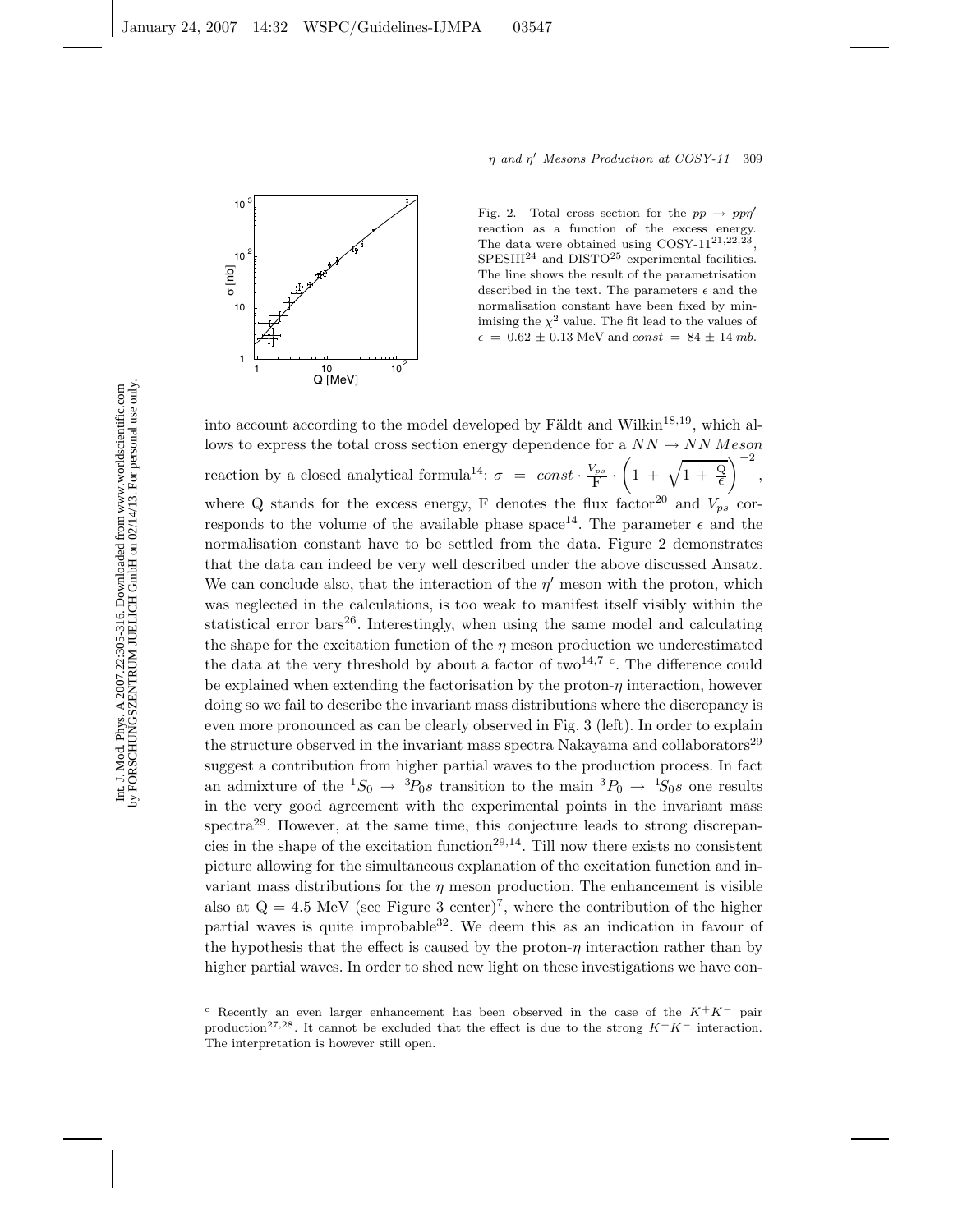

Fig. 3. **Left:** Distributions of the square of the proton-proton (s*pp*) invariant mass determined experimentally for the  $pp \rightarrow pp\eta$  reaction at the excess energy of  $Q = 15.5$  MeV by the COSY-11 collaboration (closed circles), at  $Q = 15$  MeV by the TOF collaboration (open circles)<sup>30</sup>, and at  $Q = 16$  MeV by PROMICE/WASA (open triangles)<sup>31</sup>. The integrals of the phase space weighted by the square of the proton-proton on-shell scattering amplitude FSI*pp* (dotted line), and by the product of  $\text{FSI}_{pp}$  and the square of the proton- $\eta$  scattering amplitude (thick solid line) have been normalized arbitrarily at small values of  $s_{pp}$ . The expectation for homogeneously populated phase space is shown as thin solid curve7*,*14. **Center:** Distribution of the square of the proton-proton invariant mass from the  $pp \rightarrow pp\eta$  reaction measured at COSY-11 for the excess energy range  $4 \text{ MeV} \leq Q \leq 5 \text{ MeV}^7$ . The superimposed line shows the result of simulations assuming that the phase space population is determined exclusively by the on-shell interaction between outgoing protons<sup>7,14</sup>. **Right:** Missing mass distribution for the  $pp \rightarrow ppX$  reaction measured using the COSY-11 facility at an excess energy of  $Q = 15.5$  MeV above the threshold for the  $\eta'$  meson production.

ducted a high statistics measurement of the  $\eta'$  meson creation at an excess energy of  $Q = 15.5$  MeV. Our purpose is to determine an invariant mass distribution of the *pn*' system at exactly the same value of excess energy as it was done in the case of the *η* meson. If for the *η* meson case a similar enhancement appears it will indicate that its origin cannot be assigned to the meson-proton interaction and hence it would strengthen the hypothesis suggesting a significant contribution from higher partial waves<sup>29</sup>. On the other hand, if the enhancement disappears this will raise the confidence to the hypothesis that the observed bump is due to the proton-*η* interaction acting in the *ppη* system. The data are being analyzed, and presently as a herald of the forthcoming invariant mass distribution we show a missing mass spectrum (Fig. 3 right) where a clear signal with about 17000 events corresponding to the  $pp \rightarrow pp\eta'$  reaction is clearly visible.

### **4. The Power of Analysing Power -** *η* **Production with Polarized Beam**

A precise data set<sup>7,24,33,34,35,36</sup> on the total cross section of the *η* meson production in the  $pp \rightarrow pp\eta$  reaction allowed to conclude that the reaction proceeds through the excitation of one of the protons to the  $S_{11}(1535)$  state which subsequently deexcites via emission of the *η* meson. The crucial observations were a large value of the absolute cross section (forty times larger than for the  $\eta'$  meson) and isotropic distributions<sup>7,30</sup> of the angle of the *η* meson emission in the reaction center-of-mass system. In practice, in the meson exchange picture the excitation of the intermediate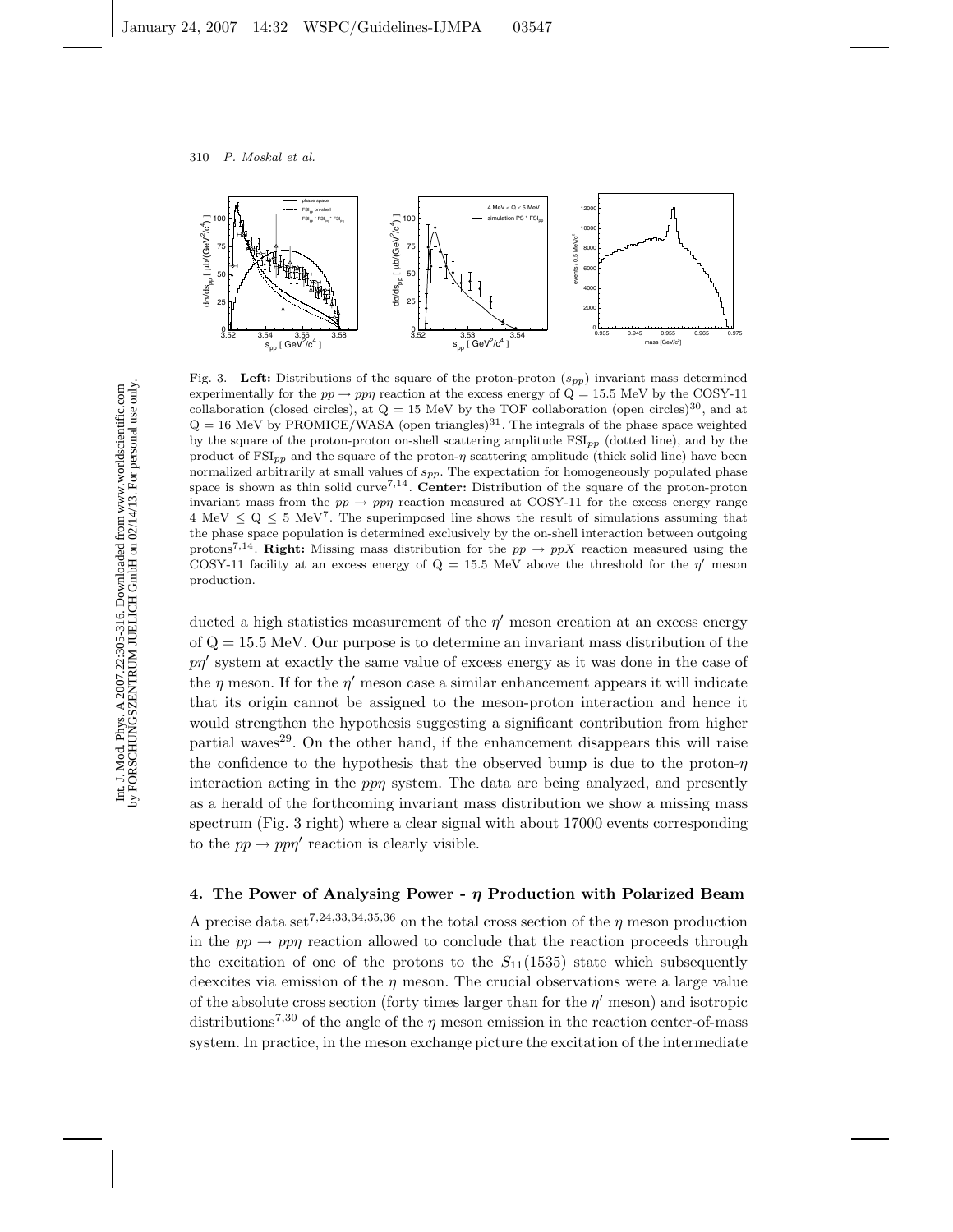resonance can be induced by the exchange between the nucleons of any of the pseudoscalar or vector ground state mesons. Based only on the total cross section and its dependence on the excess energy it was however impossible to falsify or confirm any of the proposed hypothesis. In fact due to the negligible variation of the production amplitude in the range of few tens of MeV the full information available from the excitation function is reduced to a single number  $37$ .

Theoretical collaborations38,39,40,41,42,43,44,<sup>45</sup> reproduce the magnitude of the total cross section, though their models differ significantly as far as the relative contributions from the exchange of various mesons are concerned. The ambiguity was solved partially by the determination of the isospin dependence of the total cross section by the  $WASA/PROMICE$  collaboration<sup>46</sup>. From the comparison of the *η* meson production in proton-proton and proton-neutron reactions it could be inferred that  $\eta$  is by a factor of 12 more copiously produced when the total isospin of the nucleons is equal to zero than when it is equal to one. As a consequence only an isovector mesons exchange is conceivable as responsible for such a strong isospin dependence. It was a large step forward but still the relative contributions of  $\rho$  and  $\pi$  mesons remained to be disentangled. The spin averaged observables are consistent with the calculations based upon  $\rho$  meson exchange dominance<sup>40</sup> as well as upon  $\pi$  meson exchange dominance<sup>29,43</sup>. Yet, the conclusions drawn for the angular dependence of the beam analysing power are significantly different depending on whether  $\pi$  or  $\rho$  meson dominance is assumed as a leading mechanism for exciting one of the colliding nucleons<sup>29,43</sup>. Encouraged by the discovery potential given by the contradicting predictions we have performed an experiment aiming to determine the angular dependence of the analysing power for the  $pp \rightarrow pp\eta$  reaction. After a successful test run<sup>48</sup> we have conducted measurements at excess energies of  $Q = 10$  MeV and  $Q = 36$  MeV<sup>49</sup>. As a result we have established that the analysing powers for both excess energies are consistent with zero. The  $\chi^2$  analysis excludes correctness of the assumption about a pure vector meson dominance ( $\rho$  exchange) with the significance level larger than four standard deviations, and provides strong evidence for the correctness of the supposition that the production of  $\eta$  mesons in nucleon nucleon collision is dominated by the pion exchange. Selected results are shown in Fig. 4, and for more details the reader is referred to a report of Czyżykiewicz<sup>47</sup> in these proceedings.



Fig. 4. **Left:** Amplitude of the analysing power as predicted upon vector dominance model $40$  (line) and as measured by the COSY-11<sup>47</sup> (data). **Right:** Center-ofmass angular distribution of the  $\eta$  meson emission. Data were measured by the COSY-TOF30. Less and more bend lines correspond to  $\pi$  and  $\rho$  dominance,  $respectively<sup>43</sup>.$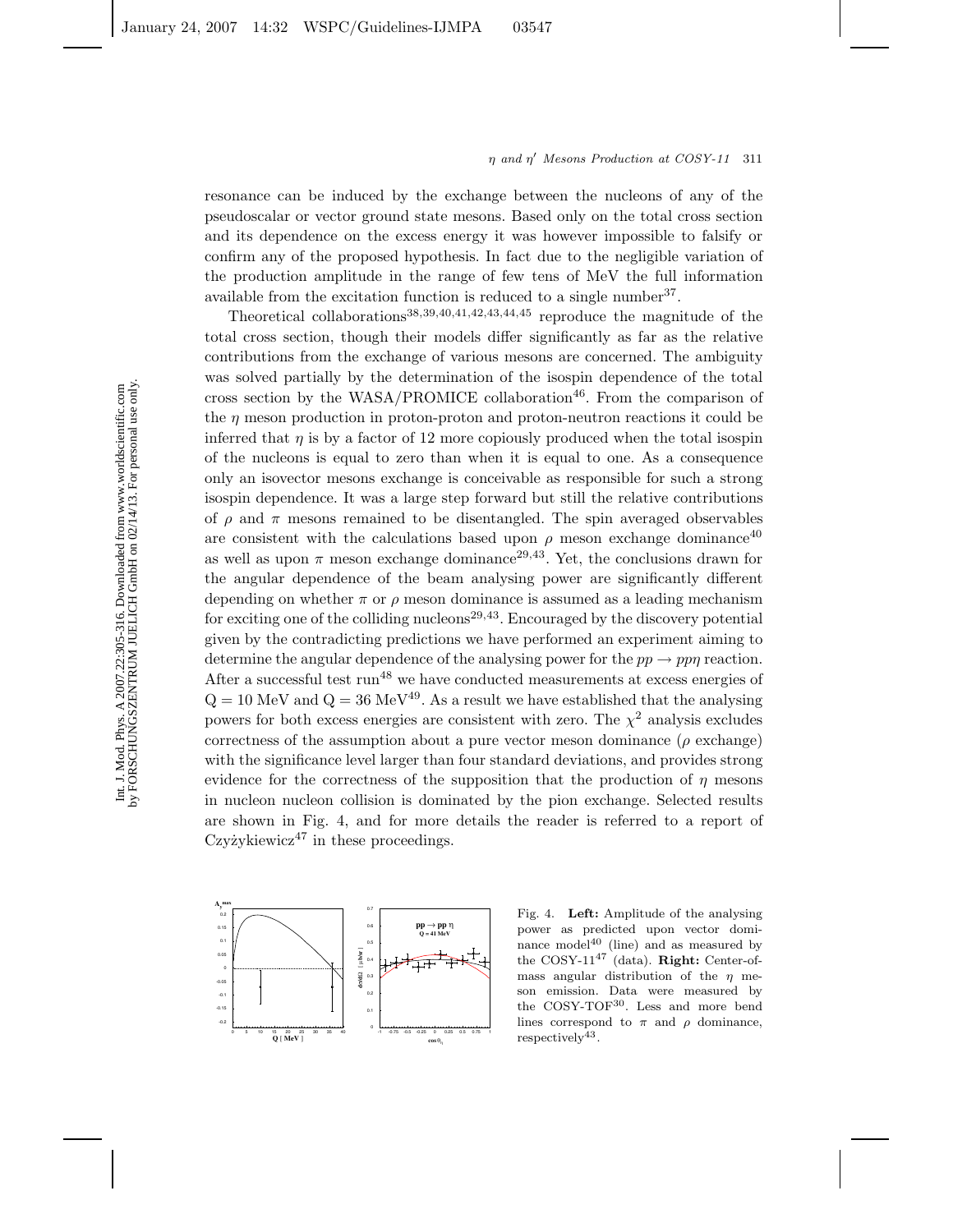# **5. Isospin Dependence of the Hadronic Production of the** *η* **Meson**

In the preceding section based upon spin and isospin observables for the  $NN \rightarrow$ *NNη* reaction we deduced that in collisions of nucleons the *η* meson is primordially created through the exchange of pion leading to the excitation of one of the nucleons to the  $S_{11}(1535)$  state which subsequently decays into the  $\eta$  meson and a nucleon. In the case of the  $\eta'$  meson our understanding of the process is still much poorer and unsatisfactory. We attempt to apprehend this process since there are many indications that the wave function of the  $\eta'$  meson comprises a significant gluonic  $component<sup>50,51</sup>$ , distinguishing it from other ground state mesons, and we hope that the comprehension of the mechanism leading to the creation of the  $\eta'$  meson in collisions of hadrons may help to determine its quark-gluon structure. A potentially large glue content of the  $\eta'$  and the dominant flavour-singlet combination of its quark wave function may cause that the dynamics of its production process in nucleon-nucleon collisions is significantly different from that responsible for the production of other mesons. In particular, the *η* meson can be efficiently created via a "contact interaction" from the glue which is excited in the interaction region of the colliding nucleons  $52,54,53$ .

At present the models can be confronted with the values of the total cross section only, and until now it has not been possible to satisfactorily estimate the relative contributions of the nucleonic, mesonic, and resonance current to the production process<sup>43</sup>. Therefore, in order to disentangle the ambiguities it is mandatory to determine experimentally spin and isospin observables.

As a first step we have conducted measurements of the  $pn \to pn\eta'$  reaction in order to establish an isospin dependence of the total cross section<sup>60,61</sup>. We expect that the result will help to judge about the isospin nature of the objects exchanged which intermediate the production process. On the other hand a very important theoretical result is that regardless of whether it is a mesonic, nucleonic, or resonance current the contribution from the exchange of isovector mesons ( $\rho$  or  $\pi$ ) is much larger compared to that of isoscalar ones ( $\omega$  or  $\eta$ )<sup>55,56,57</sup>. Hence, our conviction is that on the hadronic level the process should have a rather strong isospin dependence, unless there is a fortuitous cancellation of the dominating amplitudes<sup>d</sup>. This entails that if the ratio  $R_{\eta'} = \frac{\sigma(p_n \to pn\eta')}{\sigma(p_p \to pp\eta')}$  – corrected for FSI and ISI distortions – will be found to be close to unity we will have an indication that the  $\eta'$  is produced directly by gluons. On the way towards the determination of the value of  $R_{\eta'}$  by means of the COSY-11 facility a test experiment of the  $pn \to pn\eta$  reaction – suspected to have by at least a factor of thirty larger cross section than the one for the  $pn \to pn\eta'$  reaction – was performed<sup>60,62</sup>. In this test measurement, using a beam of stochastically cooled protons and a deuteron cluster target, we

<sup>&</sup>lt;sup>d</sup> This can only be verified from spin observables in further studies which we intend to conduct at the WASA-at-COSY facility59*,*58.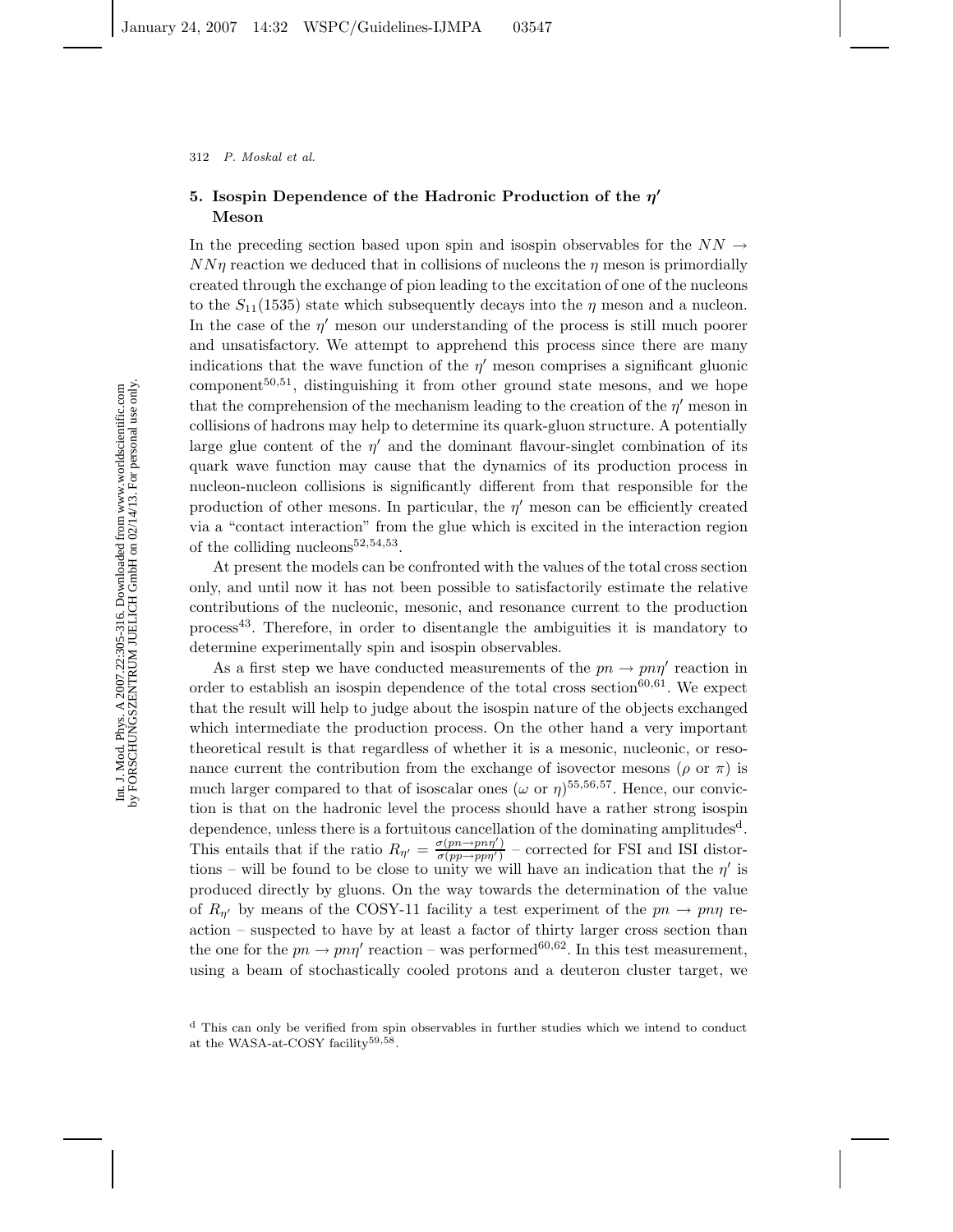

Fig. 5. Missing mass distribution of the quasi-free  $pn \rightarrow$  $pnX$  process determined for  $Q > 0$  with respect to the  $pn \to pn\eta$  reaction<sup>62</sup>. The sum for all  $\Delta Q$  intervals is shown. The points denote the experimental data for  $Q > 0$ after subtraction of the multi-pion background. The superimposed solid line, normalised in amplitude to the data points, results from a Monte-Carlo simulation.

have proven the ability of the COSY-11 facility to study the quasi-free creation of mesons via the  $pn \to pnX$  reaction. In Fig. 5 a clear signal originating from the quasi-free  $pn \to pn\eta$  reaction is visible. In the data evaluation a spectator model was employed and the background was subtracted according to the recently developed method $62$ . The experimental distribution is fully consistent with expectations determined taking into account all effects introduced by the instrumentation system and the known physical processes which particles undergo when passing through the detectors. In March this year we have completed data taking for the  $pn \to pn\eta'$ reaction. The obtained integrated luminosity is by factor of 50 larger than this of the test measurement of the  $pn \to pn\eta$  with the signal presented in Fig. 5. Presently the data are under analysis. In order to measure the  $pn \to pnMeson$  reactions we use a proton beam and a deuteron target. The main conjecture of this approach is that the bombarding proton interacts exclusively with one nucleon in the target nucleus and that the other nucleon affects the reaction by providing a momentum distribution to the struck constituent only<sup>e</sup>. In the case of the *η* meson production, due to the large centre-of-mass velocity ( $\beta \approx 0.75$ ) with respect to the colliding nucleons, a few MeV wide spectrum of the neutron kinetic energy inside a deuteron is broadened by more than a factor of thirty. Therefore, to achieve an accuracy of the excess energy in the order of few MeV it is important to reconstruct the fourmomentum vector of the interacting neutron on the event-by-event basis. Such an accuracy is mandatory for close-to-threshold studies where the cross sections vary by few orders of magnitude within the range of excess energy of few tens of  $MeV^{32}$ . For this purpose, the spectator proton is registered and its four momentum vector is reconstructed<sup>63,14</sup>. Subsequently, energy and momentum conservation permit to determine the four-momentum vector of the reacting neutron.

Finally, for the comparison of the results obtained from a quasi-free and free reactions, we need to make a second assumption namely that the matrix element for quasi-free meson production off a bound neutron is identical to that for the free  $pn \rightarrow pn$  *Meson* reaction.

<sup>e</sup> A detailed description of the application of this technique can be found e.g.in Refs. 63, 64, 32.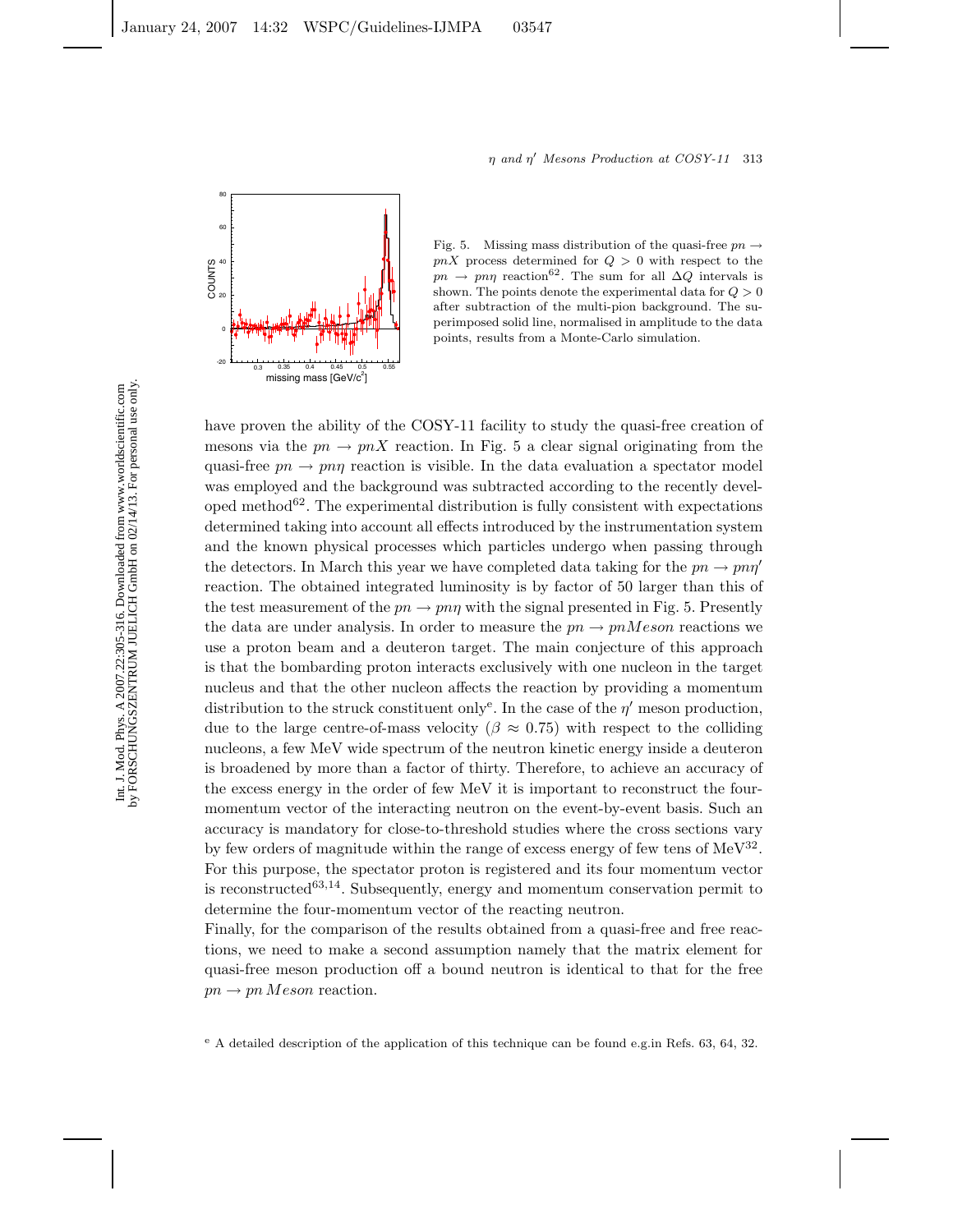### **6. Is the Spectator Model Valid ?**

The title of this section constitutes a frequently expressed concern in the context of the investigations of the meson production in the proton-neutron collisions where the neutron is bound in the nucleus. A positive answer to it must be justified if we are to trust the results derived employing the spectator model. Below we list a few simple arguments which build our confidence to this model and more important we quote empirical results which confirm the validity of the spectator hypothesis on the few per cent level and set limits of its applications.

(1) Based on intuition from classical mechanics the assumption *that only a hit nucleon takes part in the collision* is justified if the kinetic energy of a projectile is large compared to the binding energy of the nucleus. Indeed, the deuteron is relatively weakly bound with a binding energy of  $E_B \approx 2.2 \text{ MeV}$ , which is more than three orders of magnitude smaller than the kinetic energy of the bombarding proton needed for the creation of the *η'* meson in the proton-neutron interaction.

(2) In case of meson production off the deuteron, one can also justify the assumption of the quasi-free scattering with a geometrical argument, since the average distance between the proton and the neutron is in the order of 3 fm. Certainly, the other nucleon may scatter the incoming proton and the outgoing meson. Yet, this nuclear processes referred to as a shadow effect and reabsorption, respectively, decrease the total cross section (e.g. for the *η*-meson production) by about a few per cent only $^{65,66}$ .

(3) Comparisons of the quasi-free and free angular distributions for the  $pp \rightarrow$  $d\pi$ <sup>+</sup> reaction done at the TRIUMF facility<sup>67</sup> have confirmed the validity of both crucial hypotheses of the spectator model. It was demonstrated that the experimental spectator momentum distribution conforms very well expectations based upon spectator model. The experiment revealed also that the magnitude of the differential cross sections for the quasi-free  $pp \rightarrow d\pi^{+}$  process agree on the few per cent level with the free differential cross sections, thus proving also that the matrix element for the free and quasi-free process are equal at least to this level level. It is important to note that the energies of projectiles in this experiment were few times lower than needed to produce  $\eta$  or  $\eta'$  meson, and at higher energies the approximation should work even better.

(4) The WASA/PROMICE collaboration has compared quasi-free and free production cross sections for the  $pp \rightarrow pp\eta$  reaction. As a result it was shown that within the statistical error bars there is no difference between the total cross section of the free and quasi-free process. Thus confirming the validity of the assumption regarding the equality of the production matrix elements for free and bound nucleons.

(5) A dedicated empirical test of the first assumption of the spectator model has been performed recently using the high acceptance COSY-TOF facility<sup>68</sup>. The shape of the angular distributions for the quasi-free  $np \to pp\pi^-$  and  $pn \to pn$ reactions as well as the form of the momentum distributions of the spectator have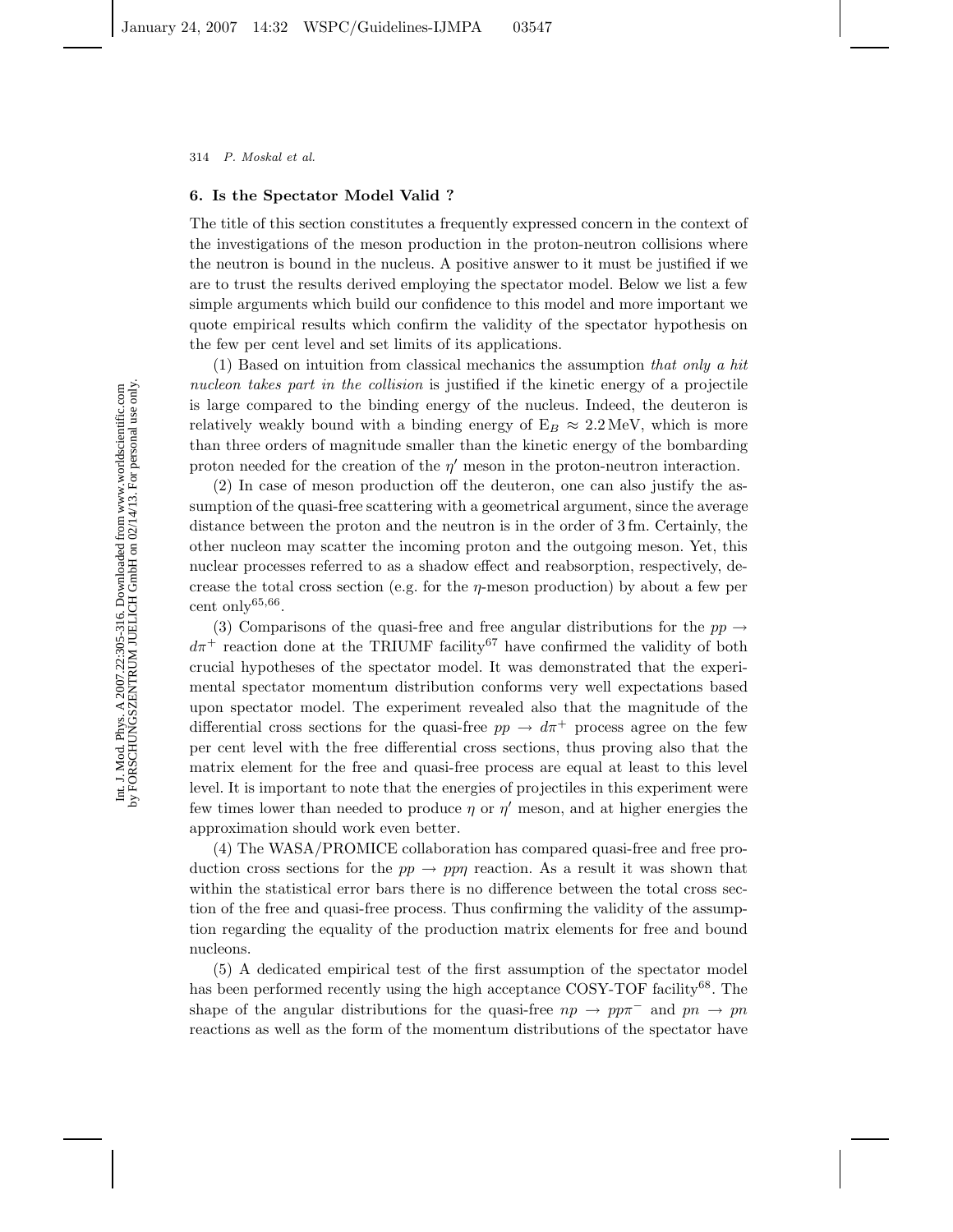been measured. Calculations based upon the hypothesis of the spectator model yield results consistent with the experimental data with an accuracy better than 4% up to 150 MeV/c of the Fermi momentum and with about 25% up to a momentum of 300 MeV/c.

# **7. Conclusion**

Due to the limited space we could give only a brief account of a few chosen aspects of our investigations concerning the  $\eta$  and  $\eta'$  physics. We did not mentioned e.g. the issues of the  $\eta$  meson production in the few nucleon system<sup>69,70</sup> or the search for a possible bound state of the *η* meson with the nucleus of Helium<sup>71</sup>. The interested reader is thus referred to the mentioned references.

# **Acknowledgments**

We acknowledge the support of the European Community-Research Infrastructure Activity under the FP6 "Structuring the European Research Area" programme (HadronPhysics, contract number RII3-CT-2004-506078), of the FFE grants  $(41266606$  and  $41266654)$  from the Research Centre Jülich, of the DAAD Exchange Programme (PPP-Polen), of the Polish State Committe for Scientific Research (grant No. PB1060/P03/2004/26), and of the EtaMesonNet.

# **References**

- 1. W.-M. Yao *et al.*, *J. Phys.* **G33**, 1 (2006).
- 2. S. Brauksiepe *et al.*, *Nucl. Instr. Meth.* **A376**, 397 (1996).
- 3. R. Maier *et al.*, *Nucl. Instr. Meth.* **A390**, 1 (1997).
- 4. P. Klaja *et al.*, *AIP Conf. Proc.* **796**, 160 (2005).
- 5. J. Smyrski *et al.*, *Nucl. Instr. Meth.* **A541**, 574 (2005).
- 6. P. Moskal *et al.*, *Nucl. Instr. Meth.* **A466**, 448 (2001).
- 7. P. Moskal *et al.*, *Phys. Rev.* **C69**, 025203 (2004).
- 8. E. Czerwiński, *Diploma Thesis*, *Jagellonian University* (2006).
- 9. J. Smyrski *et al.*, *Phys. Lett.* **B474**, 182 (2000).
- 10. H. Machner *et al.*, *ArXiv:nucl-ex/0511034*.
- 11. M. Abdel-Bary *et al.*, *Phys. Lett.* **B619**, 281 (2005).
- 12. R.A. Arndt *et al.*, *Phys. Rev.* **C56**, 3005 (1997).
- 13. C. Hanhart, *Phys. Rept.* **397**, 155 (2004).
- 14. P. Moskal, *ArXiv:hep-ph/0408162*.
- 15. A. Deloff, *Phys. Rev.* **C69**, 035206 (2004).
- 16. K.M. Watson, *Phys. Rev.* **88**, 1163 (1952).
- 17. C. Hanhart, K. Nakayama, *Phys. Lett.* **B454**, 176 (1999).
- 18. G. Fäldt, C. Wilkin, *Phys. Lett.* **B382**, 209 (1996).
- 19. G. Fäldt, C. Wilkin, *Phys. Rev.* **C56** 2067 (1997).
- 20. E. Byckling, K. Kajantie, "Particle Kinematics", *John Wiley & Sons, N.Y.* (1973).
- 21. A. Khoukaz *et al.*, *Eur. Phys. J.* **A20**, 345 (2004).
- 22. P. Moskal *et al.*, *Phys. Lett.* **B474**, 416 (2000).
- 23. P. Moskal *et al.*, *Phys. Rev. Lett.* **80**, 3202 (1998).
- 24. F. Hibou *et al.*, *Phys. Lett.* **B438**, 41 (1998).
- 25. F. Balestra *et al.*, *Phys. Lett.* **B491**, 29 (2000).